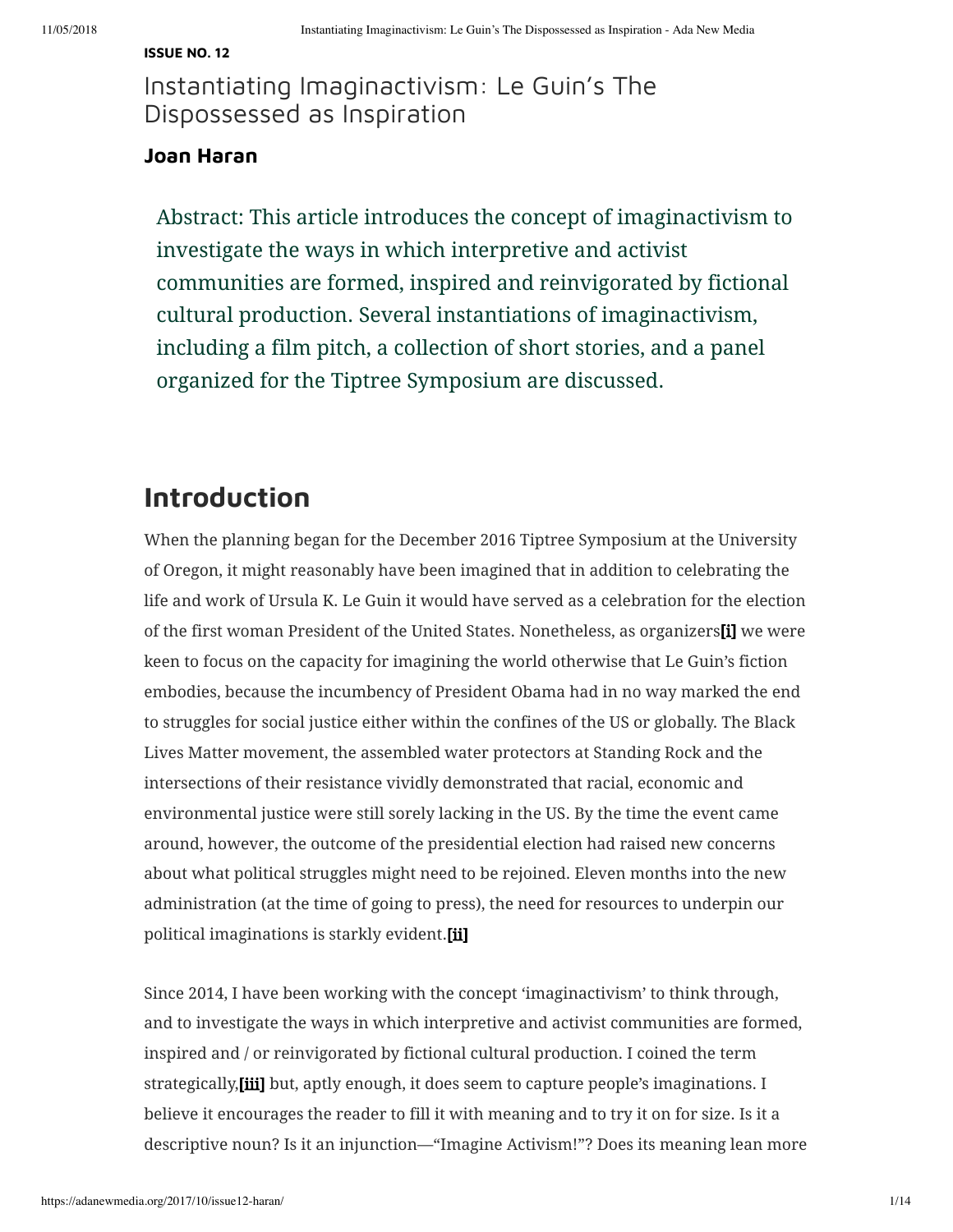towards imagining or activism or does this compound word usefully embody their entanglement; an entanglement that often goes un(re)marked?

For me, the concept of imaginactivism offers another way to think about and / or account for what I would call the utopian impulse – the desire to move towards a concrete or everyday utopia (Cooper 2014)—and its expression. This alternative is necessary in part because of the resistance to the language of utopia by some of those whose projects I would regard as utopian. According to Ruth Levitas, "concrete utopia embodies what Bloch claims as the essential utopian function, that of simultaneously anticipating and effecting the future" (1997, 67). In my research I am exploring cultural interventions that attempt to embody that simultaneity of anticipating and effecting a future of racial, economic and environmental justice. As I've developed this research project I have also begun to think more about the ways in which the infrastructural work that I do with colleagues and collaborators is an instantiation of imaginactivism. That is, in creating opportunities to disseminate the work of others and in bringing together members of imagined and activist communities that might not otherwise have occasion to meet, we are increasing the potential for necessary change. In this article, I will elaborate on what I mean by imaginactivism, outline some examples or instantiations, and conclude by situating the contributions of adrienne maree brown and Grace Dillon in relation to the networked communities from which their imaginactivism arises and to which it returns.

### **Defining and Deploying Imaginactivism**

Imaginactivism is—perhaps self-evidently—a compound word made up of Imagine and Activism, but intended to connote the process relationship between imagining and acting to make change in the world. The coinage is intended to signal a positive and effective relationship between creating and sharing visions of a better world that is possible and being moved by those visions to take practical action. It also suggests that we value imagining and imagination as an active process of crafting a vision that is a necessary precursor to worldly action, and sharing it with and in a community of ideas. The temporality of that relationship might work differently; our shared visions might emerge from the actions we take, or they might co-emerge or be co-created, but the important point is that we don't regard the practice of imagining as simply escape or retreat from the world. I position my work on imaginactivism in the game of cat's cradle that Haraway has variously identified with "Science Studies, Feminist Theory, Cultural Studies" (1994) "Science Fiction, Speculative Fabulation" (2011) and other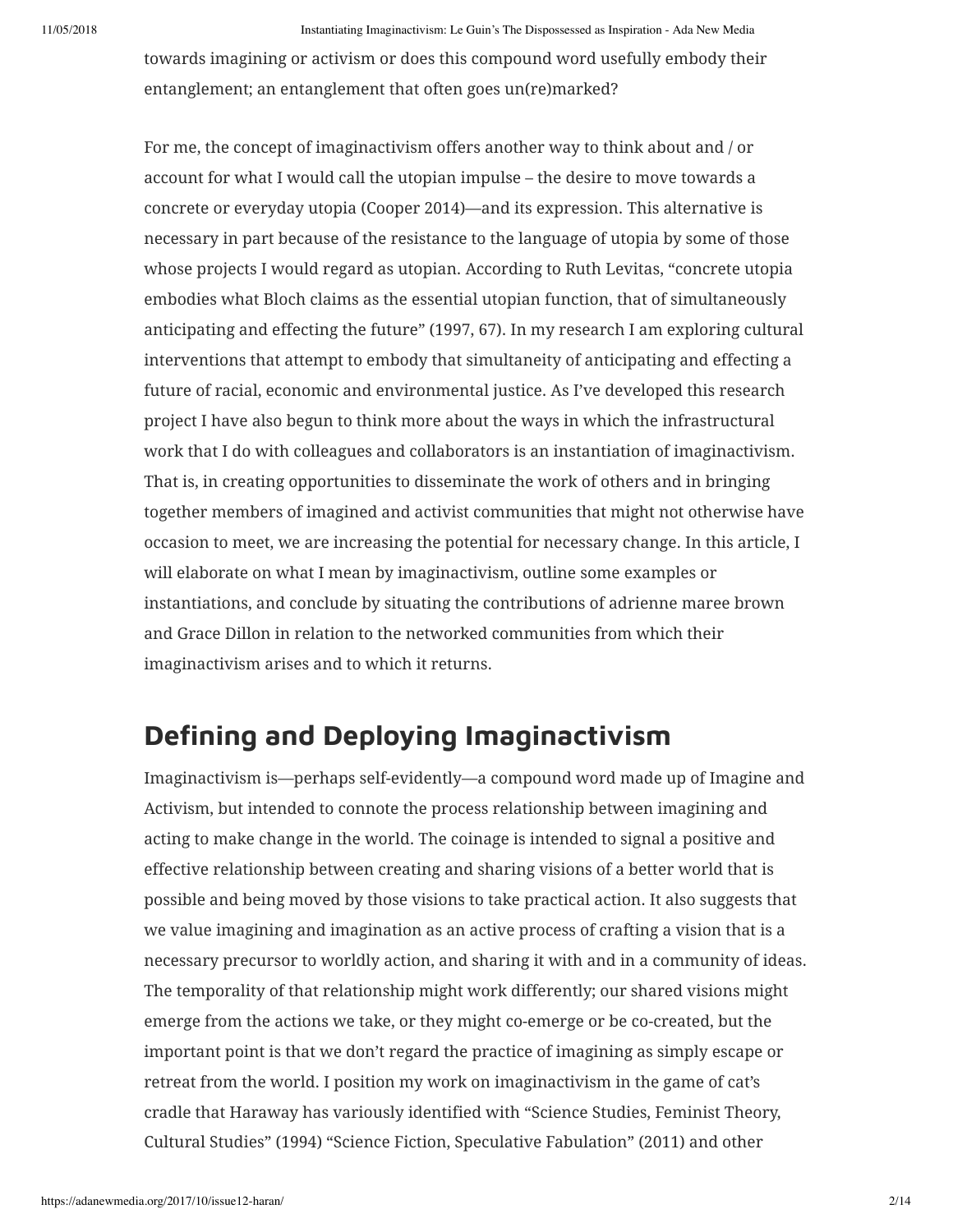variants of what Katie King calls science fiction feminisms (Haran and King 2013). As Haraway notes:

The point is, in short, to make a difference — however modestly, however partially, however much without either narrative or scientific guarantees. In more innocent times, long ago, such a desire to be worldly was called activism. I prefer to call these desires and practices by the names of the entire, open array of feminist, multicultural, antiracist technoscience projects. (Haraway 1994, 62)

In my previous work on utopia, I have worked with the definition of "struggle forever" taken from Kim Stanley Robinson's novel Pacific Edge, to convey the sense that utopia is something you do, not simply a static vision of an ideal state, and imaginactivism is a coinage intended to do similar work. In Pacific Edge, utopia is characterized as: "the process of making a better world, the name for one path history can take, a dynamic, tumultuous, agonizing process, with no end. Struggle forever" (Robinson 1995, 81). Both imaginactivism and this characterization of utopia are kin to Haraway's use of "worlding" which refers to the entangled processes of imagining/making worlds and being imagined/made up by worlds.

### **Empirical Instantiations of Imaginactivism**

In working to fill out the concept empirically, my current research focuses on the way in which interpretive—and perhaps activist—communities are formed, inspired and / or reinvigorated by fictional cultural production. My initial case study was the ongoing attempt by Starhawk and a team of producers to adapt her ecofeminist utopian novel The Fifth Sacred Thing for the screen. The short story collection Octavia's Brood, edited by adrienne maree brown and Walidah Imarisha, soon became an additional case study. In both cases, the process of production makes apparent the collective work of imagining and making a cultural object, as well as the way that the possibilities offered by social media and new funding platforms enable creators to influence the circulation and distribution of their visions more directly.

The producers of the proposed film adaptation of The Fifth Sacred Thing reached out to fans of the novel to back them on Kickstarter, in 2011, so that they could put together a compelling pitch package for the movie, while, in 2013, the editors of Octavia's Brood not only crowdsourced funding for their book's production, through Indiegogo, but they incubated the stories from social justice activists in workshops, and built into their publication plan a tour of US cities which would enable them to facilitate additional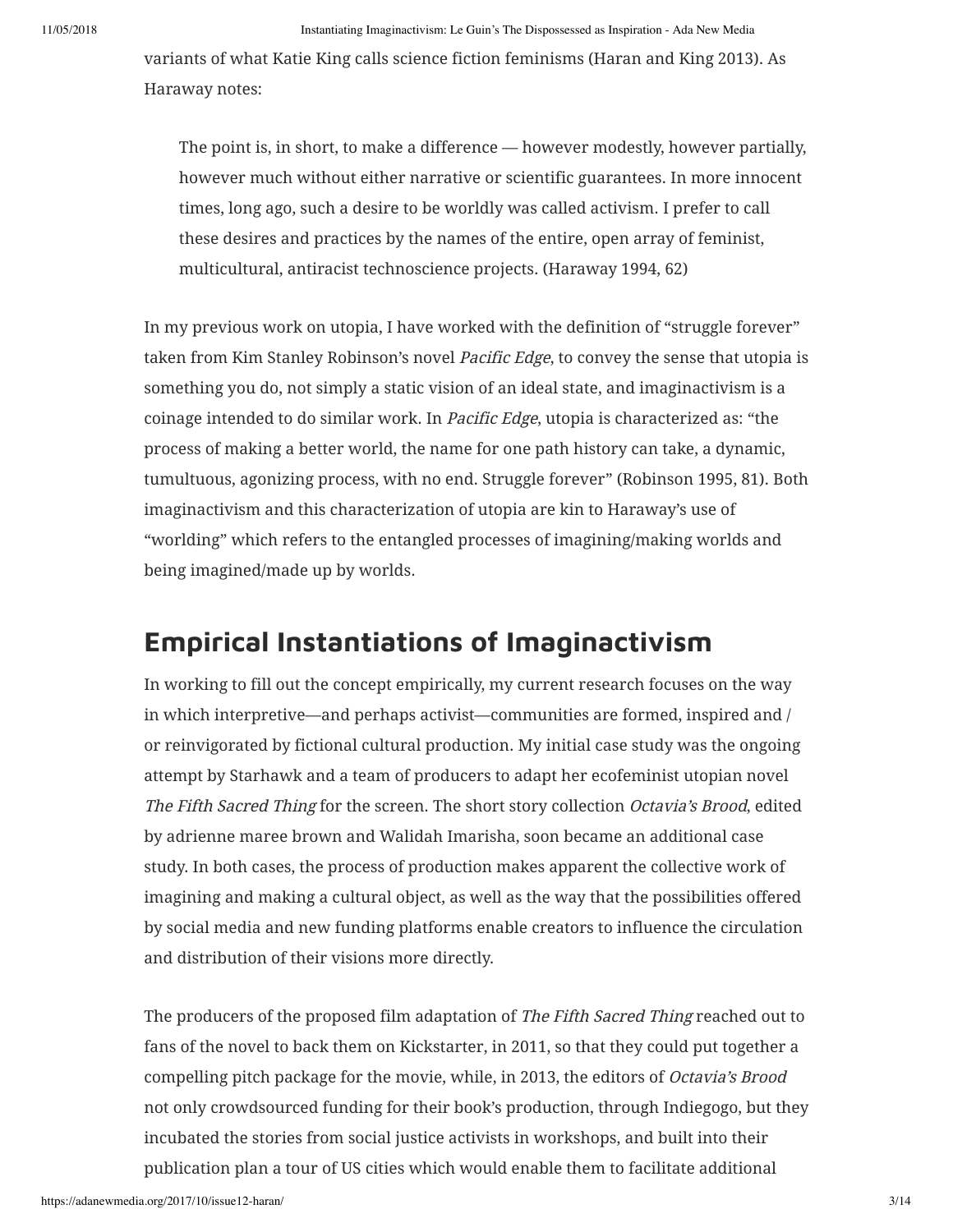visionary fiction workshops with social justice activists. In both these cases, many people invested money, hope and time in the possibility of creating a new cultural intervention — in one case a feature film, in the other an edited collection of short stories.

I am developing these case studies because I believe that the form of the cultural intervention in each case is pertinent. Both Starhawk and the editors of Octavia's Brood, Walidah Imarisha and adrienne maree brown, pursue multiple avenues in which they share their visions of environmental, economic and racial justice. All three engage in a complex assemblage of writing, presenting and teaching practices, but the backers of their Kickstarter and Indiegogo campaigns in each case wanted to see the creation of a particular cultural artifact that would be available to themselves as viewers or readers. They also wanted that artifact—a film or a collection of short stories —to be available to a wider audience outside the network of backers. Starhawk, adrienne maree brown, and Walidah Imarisha all function as public intellectuals through their blogging, journalism and teaching both inside and outside the academy. However, in these particular instances, their backers weren't supporting them to continue this work in general, but to produce a bounded text of some description that would constitute an object around which to gather additional viewers / readers / fans / potential activists.

As already noted, the Indiegogo campaign for *Octavia's Brood* included the plan "to fund a national tour where we will not only do readings of the anthology, but writing workshops and organizing strategy sessions where we can support communities turning their visionary ideas into concrete action!" (2013) In a similar vein, the Kickstarter campaign for The Fifth Sacred Thing film set out its producers' intentions should they be successful in producing the film:

We'll bring resources into the inner city by networking with community organizations with whom we have longstanding relationships. We'll put up a website with extensive resources and develop many ways that people who are inspired by the vision can learn the skills they need to create it and connect with others who share it. We want the movie to help nurture and support the movements that are already growing to put our world on a path of peace, justice and ecological harmony (The Fifth Sacred Thing 2011).

The phenomenon of fan activism does not depend on these kinds of pathways being set out by creators, but Starhawk., et al and Imarisha and brown have endeavored to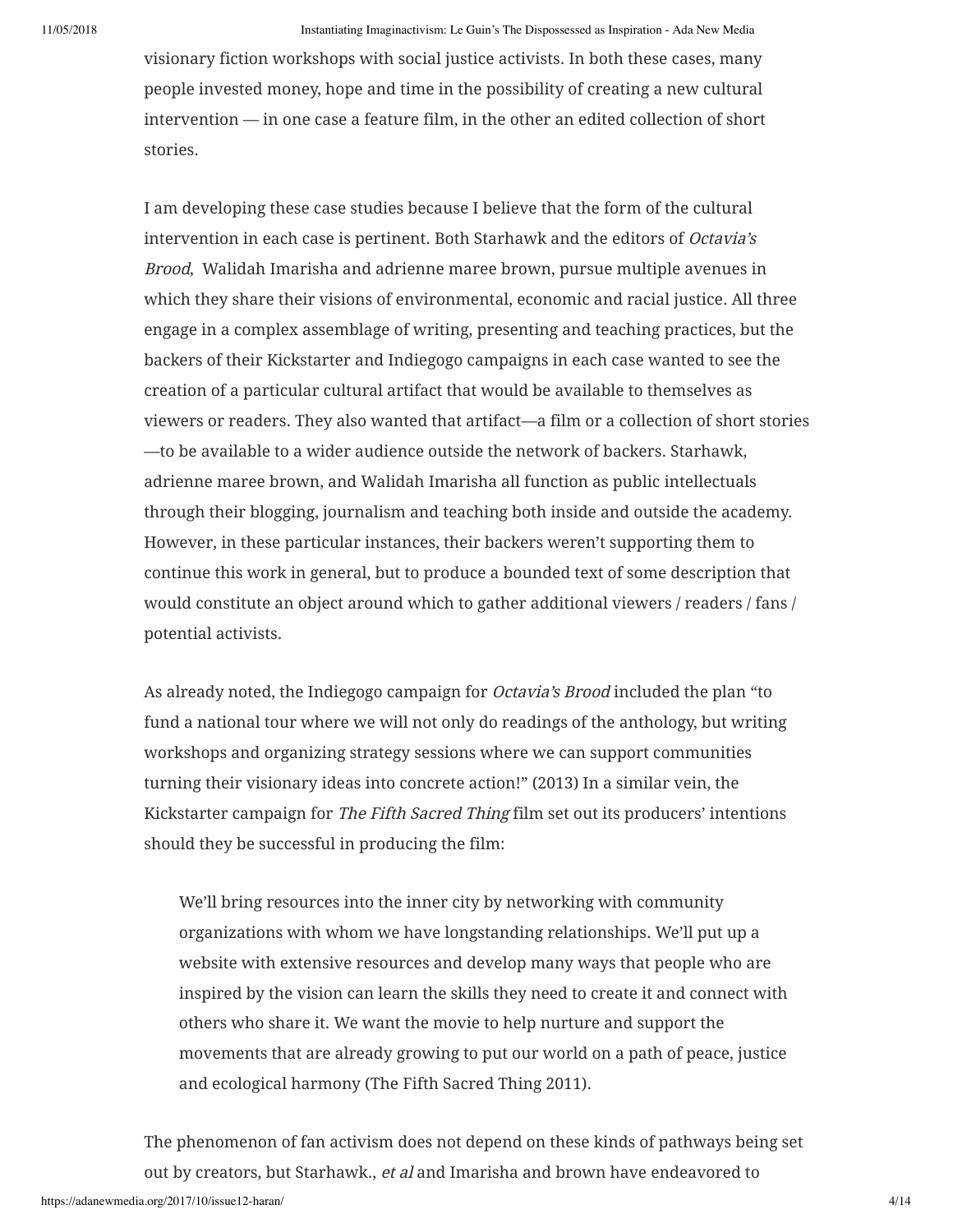leverage their own participation in social movement and activism to enroll viewers and readers in worldbuilding projects beyond the boundaries of the texts they have funded. They are intentionally setting out to provide resources that will empower others to take action for social change, and they offer fiction as one of these resources because of the ways in which they themselves have drawn upon it.

## **An Extended Web of Imagination and Action**

Of course, this entanglement of imagination and action is not limited to discrete interventions and the responses they elicit. As the Tiptree Symposium demonstrated, the works of Ursula Le Guin continue to offer inspiration to action to many, far beyond their original publication dates. Similarly, they contribute to her own status as a public intellectual as well as a beloved elder in the feminist science fiction community, resulting in extensive engagement with any of Le Guin's public interventions – in blogs, interviews or award acceptance speeches, for example. However, my research attempts to temporarily bound a network of objects and relationships to tease out what it is that moves somebody to contribute funds and / or to invest hope as they constitute themselves as stakeholders in bringing a particular cultural product to completion. I'm curious about the extent to which they understand those cultural products as part and parcel of political projects in which they are also invested. Each intervention depends upon and attempts to call forth an imagined public or audience that is invested in particular visions of a better world that is possible[.\[iv\]](#page-11-3)

<span id="page-4-0"></span>In each case study, each instantiation of imaginactivism, the particular object must be understood as a cut through a much more complex network or web of relationships between texts, readers and a range of communities of practice. As adrienne maree brown (2017) notes in Emergent Strategy: "Lineage is both important for me to name, and impossible to track" (25). In the lineage she gives for her concept of "emergent strategy" which she elsewhere refers to in a shorthand fashion as arising from her readings of Octavia Butler's science fiction, she also lists family, movement, friends and co-workers and a number of other writers, but Octavia Butler's work seems to crystallize for her some of the inspiration that she is moved to share through her writing, activism and writing about activism. adrienne reflects on her writing process:

After much deliberation I have opted not to include a bunch of Butler analysis and spoilers in this book — her work is incredibly strong and clear. If you haven't read it, feel free to put this book down and go read everything she wrote and then pick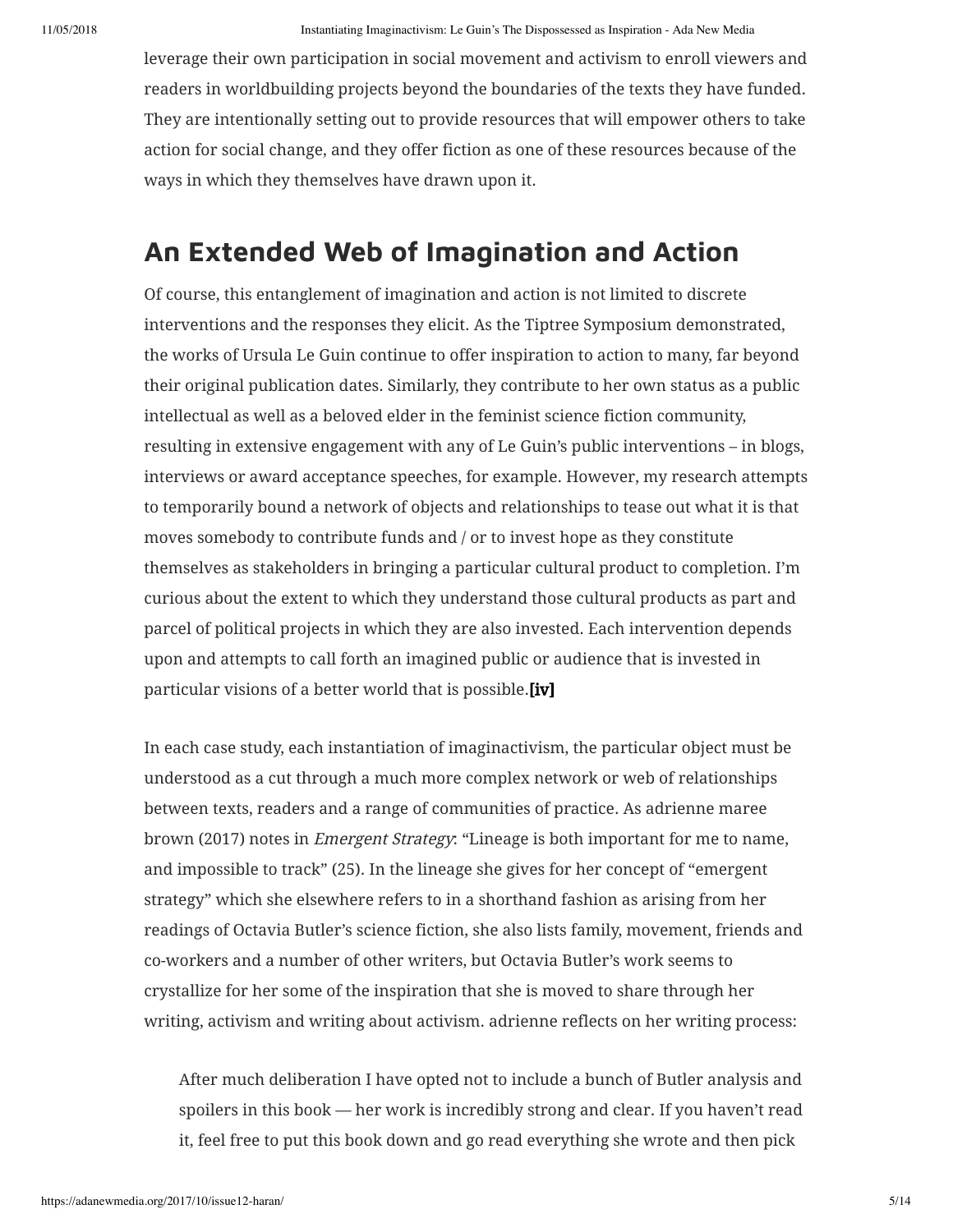this back up. Warning, I reference her constantly and casually in these pages, as if you have also read the work and know what I am talking about.

That's true of almost everyone I reference — this book is not about analyzing other people's books or work. If you want more, go read the people and books I reference, and then consume the works they reference. I want to move forward from where others ended, or at least from the point of impact between their work and my own. (37-8)

In her frank address to her reader, adrienne captures for me some of what I'm striving to conceptualize through the term "imaginactivism." The language of "the point of impact between their work and my own" suggests that her work is moved by the work of, for example, Butler. So perhaps we could imagine the impact of a billiard ball which sets another ball in motion, perhaps on a desired trajectory, and perhaps, if miscued, on a random or undesirable one. Or we could think of the impact as one of a pebble thrown into a pool and the ripples that eddy from it. Or we might imagine a different kind of impact altogether—a less ballistic one—with brown's fingers glancing off Butler's (or perhaps Le Guin's) as she lifts the cat's cradle string figure from her hands and creates another pattern from which brown's readers might take inspiration or refigure once again.

## **Staging the Panel**

If we can think of the work of enrolling the audience for a proposed film adaptation or short story collection as instantiations of imaginactivism, perhaps we could also consider the work of assembling a symposium as another. The December 2016 Tiptree Symposium at the University of Oregon celebrating Ursula Le Guin was the third major event since 2013 at the University of Oregon focusing on feminist science fiction. From experience, we anticipated that the audience would be a mix of academics and the writers, publishers, and fans that make up feminist science fiction communities. In the case of feminist science fiction, the iterative quality of imaginactivism becomes very clear. The symposium attracted multiple intersecting communities with histories and relationships that significantly precede this particular instantiation. Knowing that this would be an extremely well-read and highly politicized audience, inviting panelists to deliver a highly polished close reading of Le Guin's work seemed to be redundant. Further, bearing in mind the alternating despondency and anger provoked by the outcome of the recent presidential election in this temporarily assembled community, it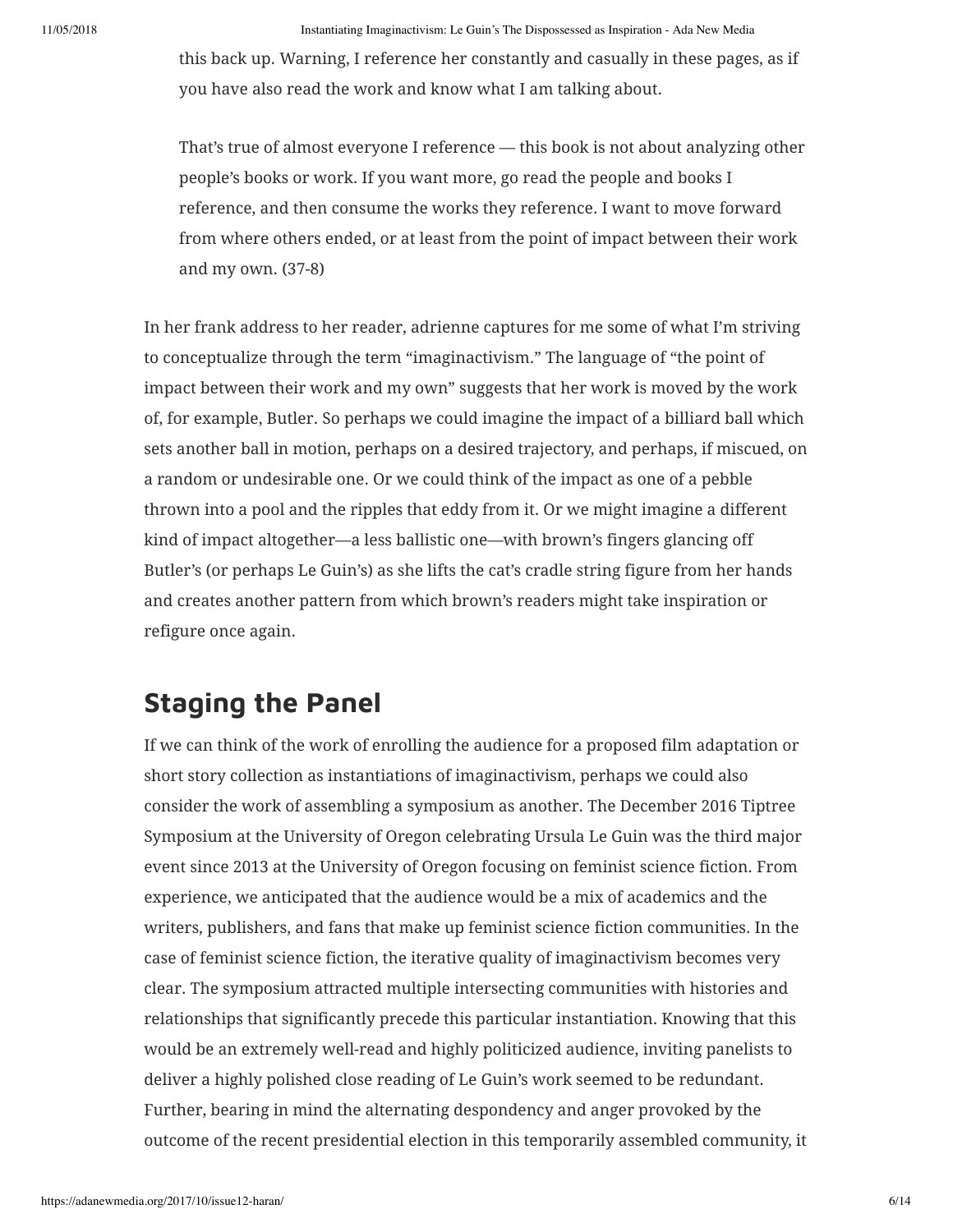seemed important to explore the ways in which her fiction might help them reimagine possibility.

As Samuel Delany noted in "To Read *The Dispossessed*": "A study of a genre that includes only a description of books must be a limited one. Any full exploration must cover the impact of those books on readers and writers" (2011, 161). In my research I am interested in the "impact(s) of those books" in readers' lives beyond any interpretation of or satisfaction with the text as bounded by its narrative arc or the time-bound experience of a single reading of a novel. I want to know how people use books and how and why books make themselves useful, beyond reading pleasure. So I invited adrienne maree brown and Grace Dillon to talk about the ways in which reading Le Guin's work moved them and the reasons they were open to that movement, believing that in the process they would move their audience. (Spoiler alert: they did!)

In preparing for the panel, I reread The Dispossessed and The Word for World is Forest, as well as some of Le Guin's own essays from The Language of the Night and—at the urging of Debbie Notkin—Samuel Delany's essay, "To Read The Dispossessed." I shared the Delany essay with adrienne and Grace and suggested that they might want to (re)read it in preparation for the panel. In terms of the objective of shifting the mood of our audience, neither of the Le Guin novels are consoling fictions, but they offer their readers thoughtful explorations of the ways in which social justice and environmental justice are entangled and the ways in which politics are inseparable from ethics, serving as vital resources for developing robust approaches to contesting contemporary injustices. It seemed to me that these aspects of Le Guin's work were likely to have made an impact on both panelists I invited. In an email that I sent to them ahead of the panel, I wrote:

I've reread the two novels recently and been struck by the ways in which some of the incidents in them and / or some of the language used by point-of-view characters seems to point to the importance of rereading them in our current historical and political situation.

For example, in The Dispossessed (the) episode where the young men 'play' at creating a prison (resonating with Milgram's experiments[,\[v\]](#page-12-0) but also reminding contemporary readers of other human rights abuses associated with the carceral imagination and racist policing practices) or the episode describing the brutal suppression of the demonstration in Capitol Square in A-io seem all too like contemporary events or near-future possibilities. In The Word for World is Forest,

<span id="page-6-0"></span>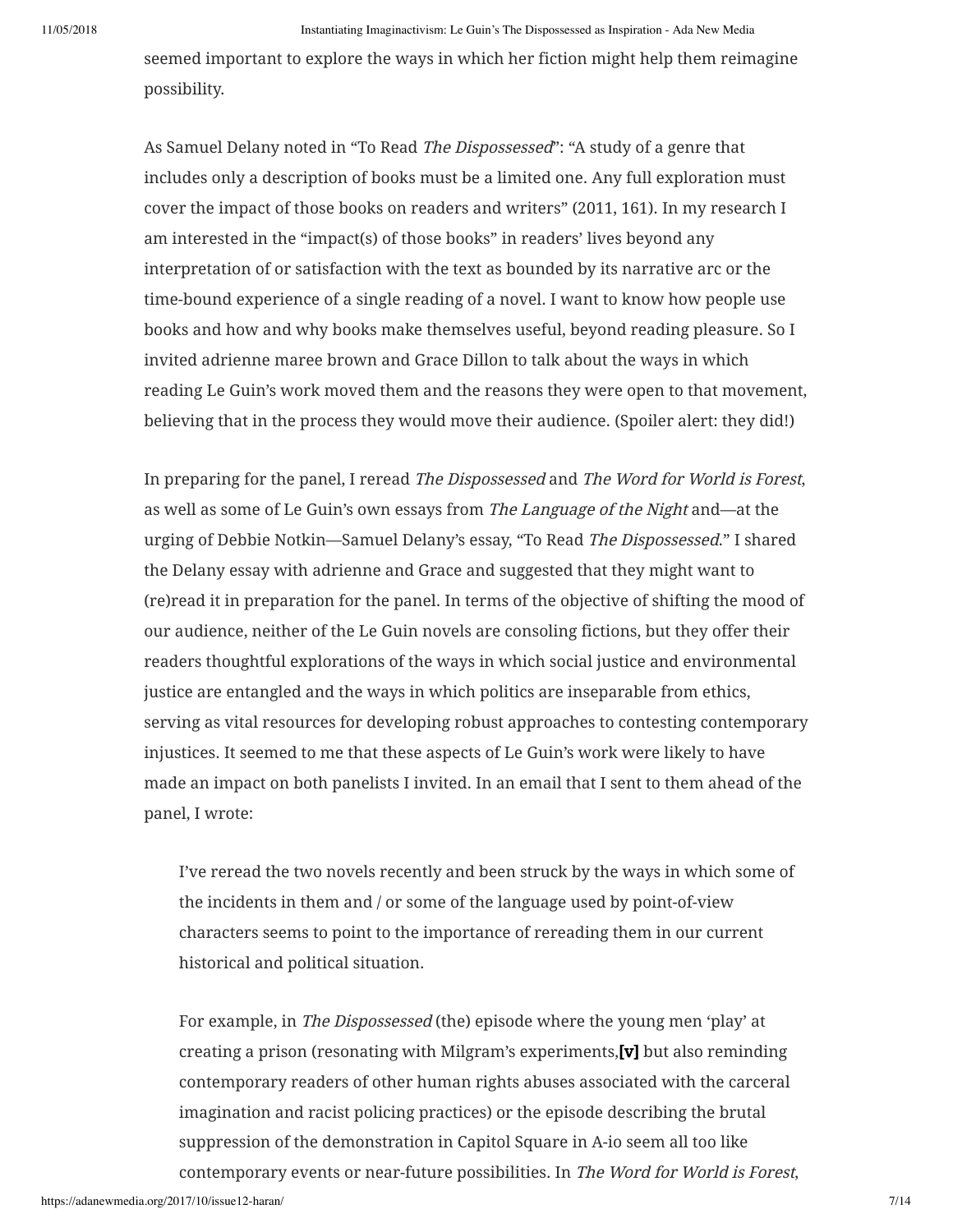our access to the internal world of Captain Davidson and the crude expression of his racism, speciesism, sexism etc. and the way in which that is linked with an extractive, instrumentalist view of the material world seems only too resonant with the world-view behind the Dakota Access Pipeline and the militarized police response to the water protectors.

So I'm curious about your own experiences of reading the novels and the ways in which they have provoked you (italics in original email). (personal correspondence)

The panel title was "Le Guin's Fiction as Inspiration for Activism" because I wanted to be absolutely explicit about the hope that many of us have when we turn to feminist science fiction, and the ways in which Le Guin's work repays that hope. I asked adrienne and Grace to consider speaking about The Dispossessed and The Word for World is Forest in relation to their own activisms and contemporary social justice organizing, but in the event, we only had time to discuss The Dispossessed. Although The Word for World is Forest wasn't discussed explicitly, I want to register that it formed part of the context for the development of the panel. The novel's exploration of the violence and profiteering of colonialism, written partially in response to the Vietnam War, seemed to resonate so strongly with what had been going on in Standing Rock since the summer of 2016 that it couldn't help but be part of our understanding of the vital contribution made by Le Guin.<sup>[vi]</sup>

Our exchanges of emails in advance of the symposium were heartening in themselves. Both panelists were engaged and positive, with adrienne mentioning her work on emergent strategy and Grace mentioning indigenous futurisms and the Standing Rock Teach-In she was working on. My existing sense that fiction and activism were entangled for them both was reinforced in our snippets of conversation. I also mentioned that I'd seen both Winona LaDuke and Vandana Shiva give well-attended inspiring talks in Eugene so I was thinking of Le Guin's ecological consciousness in a larger context of ecofeminist activism. I note these points because it seems to me that part of the work of imaginactivism is in the way we weave together the inspiration we derive from fiction with resources we gather elsewhere and share them, and the work we do with them, with each other. Further, both LaDuke and Shiva are consummate storytellers.

## **Thinking with Le Guin**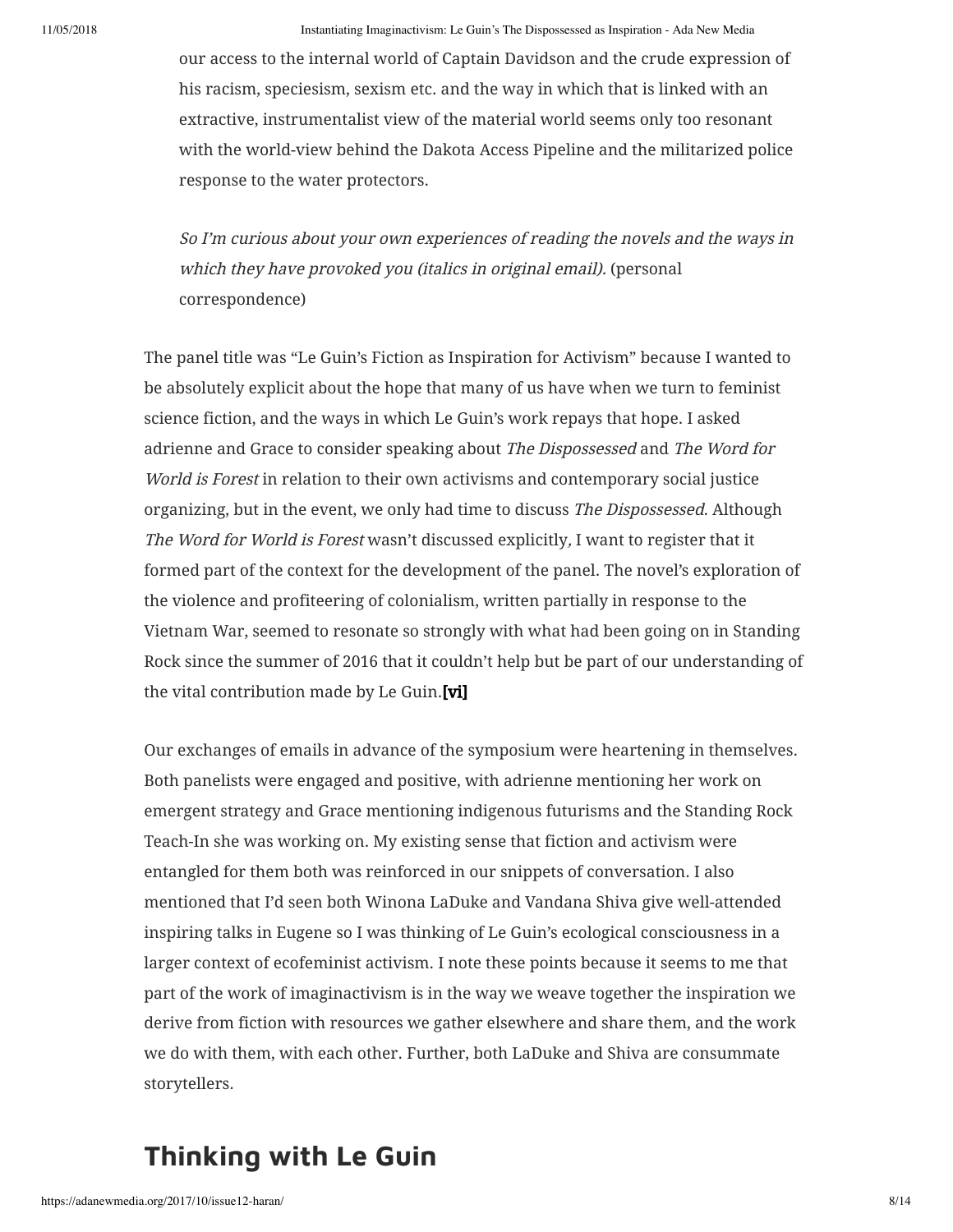I invited adrienne and Grace to think with Le Guin in this way because I knew that they were both already engaged with movements that took the role of the imagination and creative production seriously as part and parcel of activism. Their respective work with visionary fiction—science fiction from social justice workers—and indigenous futurism explicitly contests the white supremacist status quo through offering alternative visions and also through the mutual support of their communities of practice. They also both demonstrate their appreciation of feminist science fiction genealogies beyond the movements whose work they support. So I was confident that they would respond to the invitation that Delany identifies in "To Read The Dispossessed": "All in the book that asks us to take it as a novel of ideas also asks us to hold the novel up, however sensitively, intelligently and at the proper angle, to the real" (2011, 108).

I chose The Dispossessed as a springboard for discussion that moved beyond the text itself because like many utopian / dystopian fictions it seemed particularly pertinent in a moment when public discourse's competition over imagined futures was (and remains) virulent, and yet it requires its readers to engage actively with the text if it is to help them make sense of their contemporary predicament. The assembled audience would likely have engaged thus when (if) they read the novel themselves, but I thought the specificity of Grace and adrienne's engagements were important to share. As already noted, I had hoped that we might talk about The Word for World is Forest. However, our time was limited so we focused on The Dispossessed. It should be explicitly recognized that this limited / limiting frame risks excluding—or at least occluding—the worlds that each reader brings to any text, including other works by the same author, other fictional and non-fictional texts and the many communities of discourse to which any reader belongs and contributes (indeed Grace referred to Le Guin's essays). The focus on a single text, nonetheless, gives us an opportunity to think through / talk through some of the ways that we are moved by texts and our readings of them. In my email to adrienne and Grace, I invited them to explore their own dialogues with The Dispossessed and other Le Guin works, asking: "How much of their impact on you is about you as reader, and how much about you as writer, how much about (you) as member of communities?" I also invited them to reframe the question if they preferred.

Both adrienne and Grace opened their talks by locating themselves in resistant communities—Grace speaking of the pacifist anarchist native-founded community in which she was raised and adrienne of her current home in Detroit a "post-apocalyptic city" where "black and brown people have been experimenting with other ways of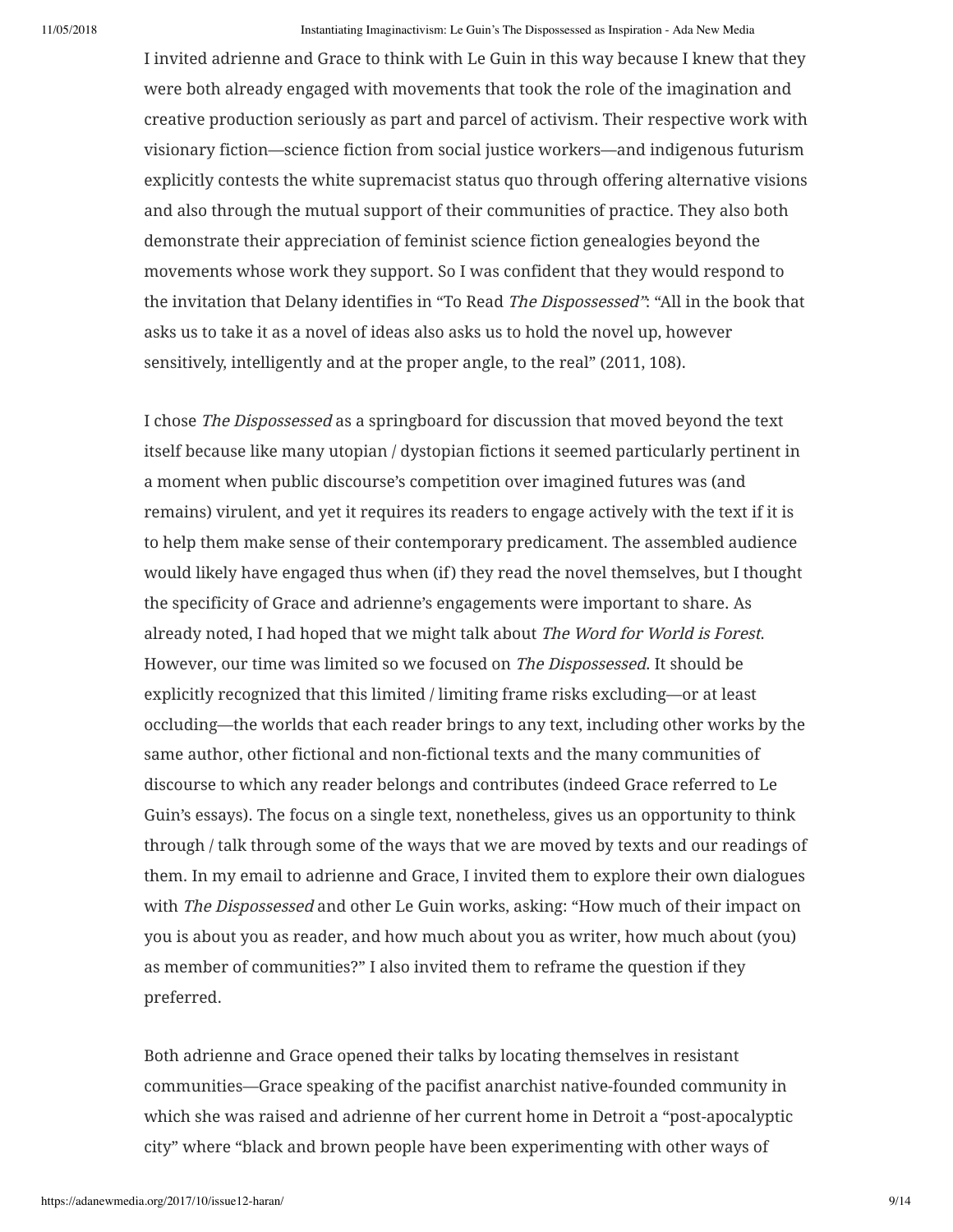being in this world—after capitalism, under capitalism, in direct resistance to capitalism," suggesting that they understand their reading and writing practices, and indeed activisms, to be inseparable from the collectives to which they belong (their own contributions to this issue flesh that out more fully).

# **Inventing Our Lives**

Le Guin (2004) herself argues that: "All of us have to learn how to invent our lives, make them up, imagine them. We need to be taught these skills; we need guides to show us how. If we don't, our lives get made up for us by other people" (208). This is why literacy is so important, she adds because: "literature is the operating instructions. The best manual we have. The most useful guide to the country we're visiting, life" (210). I asked adrienne and Grace how these claims resonated with their readings of Le Guin's fiction and with their own work of writing, teaching, editing and activism.

adrienne's response to this at the symposium wove in her sense of Le Guin as a surprising kindred spirit, of reading The Dispossessed as a call to action and finding in the text an exploration of anarchist philosophy that she wanted to share with both selfidentified anarchists and critics. She also directly related the challenges that Shevek faces in the novel to her own challenges as a writer of visionary fiction and an activist and drew out what she thinks are the key questions that it illuminates about the selftransformation and responsibility required to make the better worlds we imagine. In terms of parsing the components of my term imaginactivism she also pointed to the necessity of avoiding the temptation of retreating into the work of visionary writers like Le Guin and Butler, but instead using them as departure points to assert our own visions of the future and taking responsibility for creating it.

Grace's response linked her interest in The Dispossessed to her own upbringing in a pacifist anarchist community and moved quickly to discussing the activism of water protectors and discussing the entanglement of theory with practice. She drew comparisons between the decision-making processes in indigenous communities with those on Anarres and suggested that to her Le Guin's thinking feels indigenous. She also celebrated the ways in which fiction enables the sharing of visions which can serve as jumping-off points for further imagining.

I won't elaborate further on adrienne and Grace's contributions to the Symposium as you can read them in their own words, but I wanted to draw attention to the ways in which their respective engagements with *The Dispossessed* were iterative, entangled in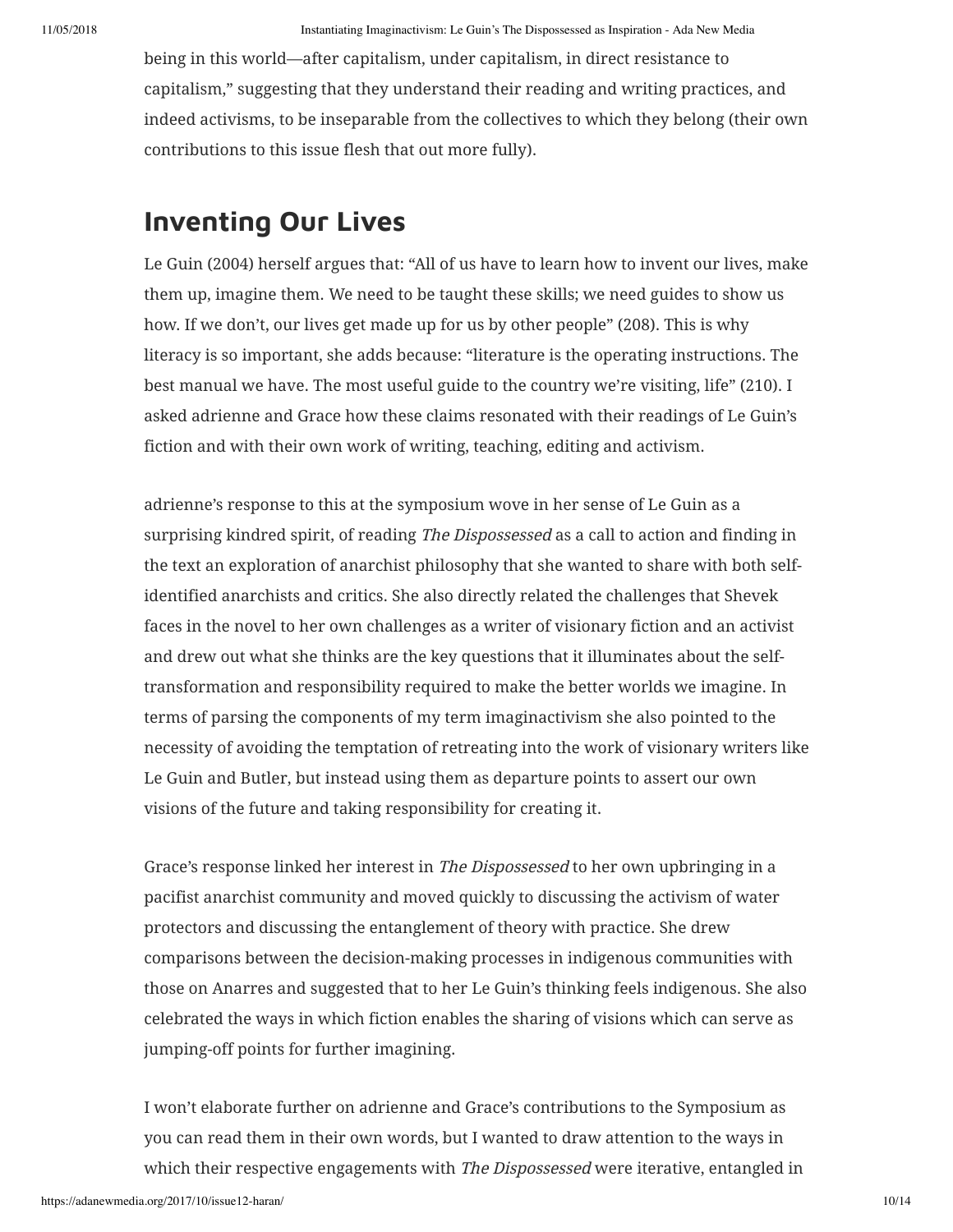their membership of communities, and mobilized the text in service of their worldly projects rather than searching for a definitive meaning. On the day of the Tiptree Symposium, their communication of this sense of movement was palpable; audience members repeatedly expressed their renewed hope and commitment to social and political change. When I was facilitating this conversation, I had not yet consciously conceived of it as an instantiation of imaginactivism. However, I hope that in elaborating the conception of the panel I facilitated, I have provided one demonstration of the process relationship between imagining and acting to make change in the world, and the ways in which it depends on working actively and collaboratively with a shared vision.

## **References**

brown, a.m. 2017. Emergent Strategy. Chico and Edinburgh: AK Press.

Cooper, D. 2014. Everyday Utopias. Durham and London: Duke University Press.

Delany, S. 2011 (1977). "To Read The Dispossessed" in The Jewel-Hinged Jaw: Notes on the Language of Science Fiction. Middletown, US: Wesleyan University Press.

Haran, J., and King, K. (2013). "Science Fiction Feminisms, Feminist Science Fictions & Feminist Sustainability." Ada: A Journal of Gender, New Media, and Technology, No.2. doi:10.7264/N30P0WXQ [\(http://dx.doi.org/10.7264/N30P0WXQ\)](http://dx.doi.org/10.7264/N30P0WXQ)

Haraway, D.J. 1984. "A Game of Cat's Cradle: Science Studies, Feminist Theory, Cultural Studies" in Configurations 2 (1): 59-71

— 2013 [2011]. ["SF: Science Fiction, Speculative Fabulation, String Figures, So Far: The](https://adanewmedia.org/2013/11/issue3-haraway) Pilgrim Award Speech. (https://adanewmedia.org/2013/11/issue3-haraway) " Ada: a Journal of Gender, New Media, and Technology. Issue 3: Feminist Science Fiction.

Imarisha, W. and brown, a.m. 2015. Octavia's Brood. Chico and Edinburgh: AK Press

Le Guin, U. 2002 (1974). The Dispossessed. London: Gollancz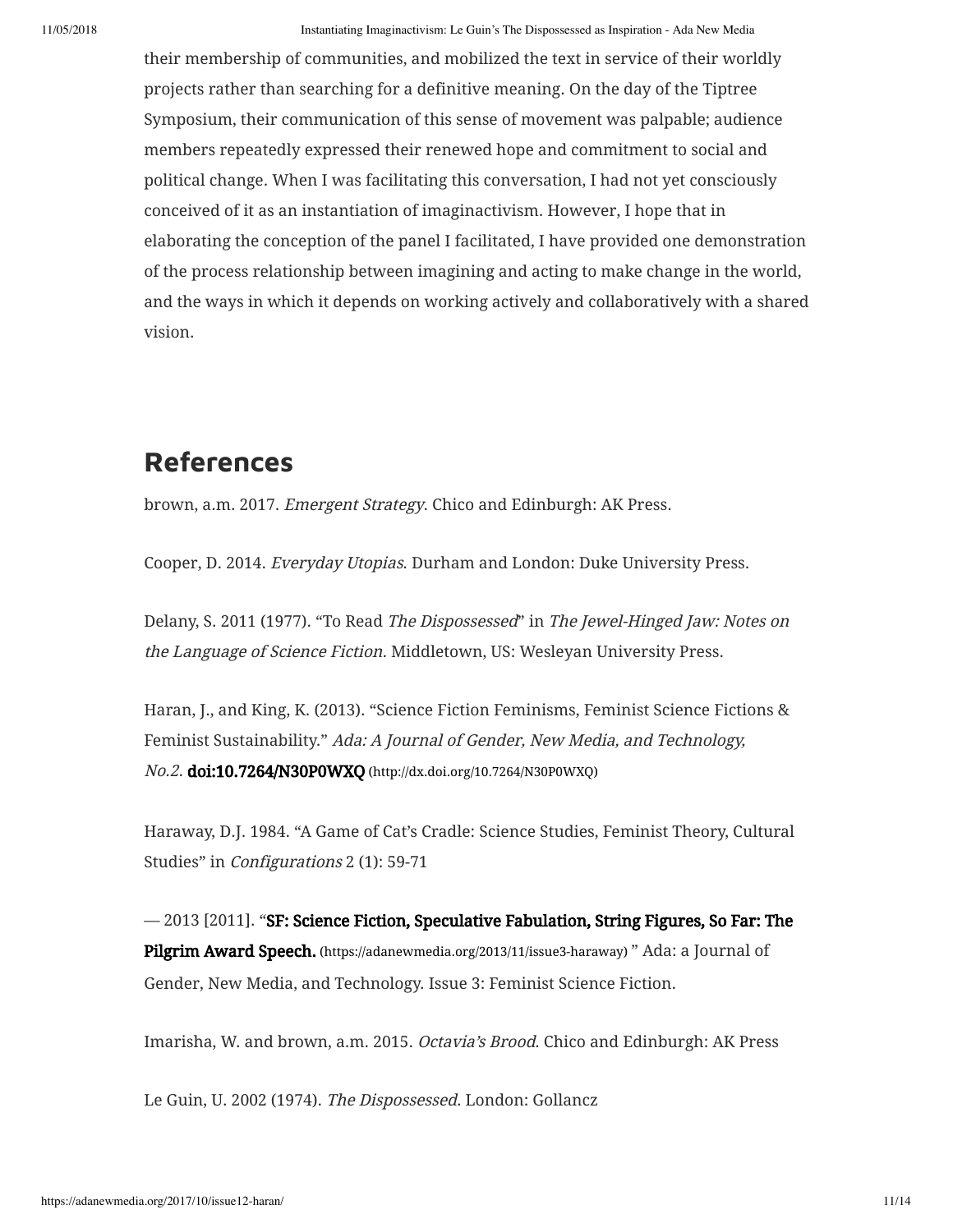— 2004. "The Operating Instructions." The Wave in the Mind: Talks and Essays on the Writer, the Reader, and the Imagination. Boston: Shambala Publications.

— 2010 (1972). The Word for World is Forest. New York: Tor

Levitas, R. 1997. "Educated Hope: Ernst Bloch on Abstract and Concrete Utopia" in Daniel, J.A. and Moylan, T. (Eds) Not Yet. London and New York: Verso

Robinson, K. S. 1995. Pacific Edge. London: Harper Collins.

Starhawk. 1993. The Fifth Sacred Thing. New York: Bantam.

The Fifth Sacred Thing. 2011. The Fifth Sacred Thing — Kickstarter Pledge Page. <http://www.kickstarter.com/projects/fifthsacredthing/the-fifth-sacred-thing> (http://www.kickstarter.com/projects/fifthsacredthing/the-fifth-sacred-thing)

<span id="page-11-0"></span>[\[i\]](#page-0-0) Members of the Tiptree Symposium organizing committee: Joan Haran, Linda Long, Ben Saunders, Philip Scher and Carol Stabile. Edmond Chang and Alexis Lothian organized individual panels.

<span id="page-11-1"></span>[\[ii\]](#page-0-1) I refer to US politics because that is the national context in which the symposium was staged. Of course, the US is not alone in facing urgent political challenges.

<span id="page-11-2"></span>[\[iii\]](#page-0-2) I coined the term imaginactivism because I thought it was a way to capture the attention of potential research funders when I proposed my current research project to the European Commission for a second time:

http://cordis.europa.eu/project/rcn/196122\_en.html.

<span id="page-11-3"></span>[\[iv\]](#page-4-0) In my forthcoming book project, additional case studies will include WisCon, "the world's leading feminist science fiction convention" and The James Tiptree Junior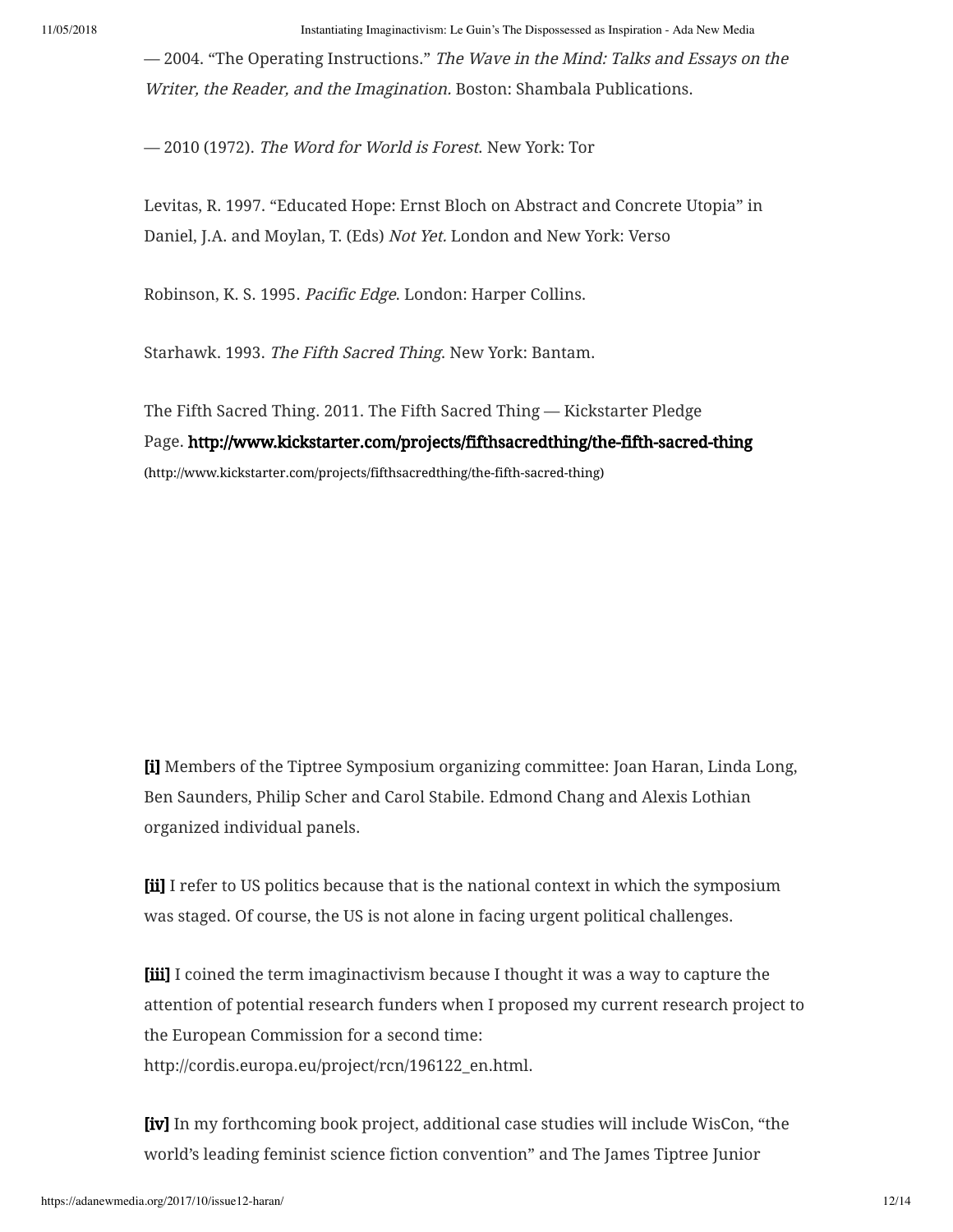Literary Award, given annually since 1992 to a work of speculative fiction which explores or expands notions of gender

<span id="page-12-0"></span>[\[v\]](#page-6-0) I conflated Stanley Milgram's experiments on obedience to authority (from 1961 through early 1970s) with Philip Zimbardo's 1971 Stanford Prison Experiemnt.

[\[vi\]](#page-6-0) Of course, the gathered tribes and non-Native allies resolutely avoided the turn to violence that is the Athshean's fate in the novel.

### —CITATION—

Joan Haran (2017): Instantiating Imaginactivism: Le Guin's The Dispossessed as Inspiration. Ada: A Journal of Gender, New Media, and Technology, No. 12[. https://doi.org/10.13016/M2GT5FH08](https://doi.org/10.13016/M2GT5FH08) (https://doi.org/10.13016/M2GT5FH08) doi:10.13016/M2GT5FH08

This article has been openly peer reviewed at **Ada Review** (http://adareview.fembotcollective.org) .

[\(http://creativecommons.org/licenses/by-nc-nd/4.0/\)](http://creativecommons.org/licenses/by-nc-nd/4.0/) This work is licensed under a **Creative Commons Attribution-**NonCommercial-NoDerivatives 4.0 International License (http://creativecommons.org/licenses/by-nc-nd/4.0/)

**[CONCRETE](https://adanewmedia.org/tag/concrete-utopia/) UTOPIA [FEMINIST](https://adanewmedia.org/tag/feminist-science-fiction/) SCIENCE FICTION [IMAGINACTIVISM](https://adanewmedia.org/tag/imaginactivism/) PEER [REVIEWED](https://adanewmedia.org/tag/peer-reviewed/) SCIENCE FICTION [FEMINISMS](https://adanewmedia.org/tag/science-fiction-feminisms/) TIPTREE [SYMPOSIUM](https://adanewmedia.org/tag/tiptree-symposium/) [URSULA](https://adanewmedia.org/tag/ursula-k-le-guin/) K LE GUIN [UTOPIAN](https://adanewmedia.org/tag/utopian-impulse/) IMPULSE**

### **Joan Haran** [\(https://adanewmedia.org/author/joanharan2\)](https://adanewmedia.org/author/joanharan2)

Dr Joan Haran is a Marie Skłodowska-Curie Global Research Fellow at the Center for the Study of Women in Society at the University of Oregon and the School of Journalism, Media & Cultural Studies, Cardiff University. In her European Commission funded research project; "Imaginactivism: Utopian Imaginaries, Cultural Production and Social and Political Action" she is developing several feminist science fiction case studies to test out the concept Imaginactivism which signifies the entanglement of fictional cultural production and social justice activism. Her book, Genomic Fictions: Genes, Gender and Genre is forthcoming from the University of Wales Press.